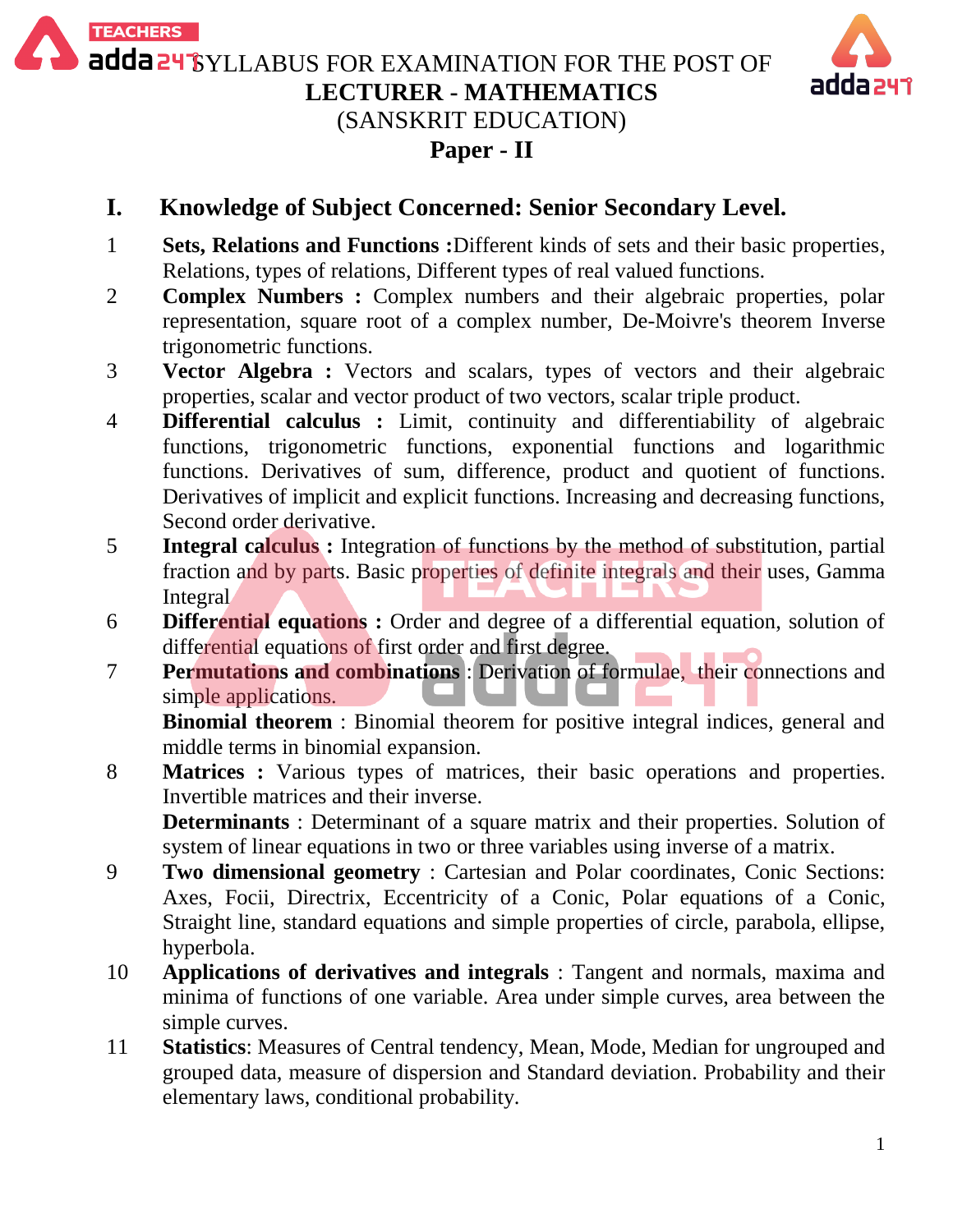# **II. Knowledge of Subject Concerned: Graduation Level.**

- 1 **Group Theory :** Groups and their simple properties, order of an element, order of a group, permutation groups, cyclic groups and their properties, subgroups and their basic algebraic properties, cosets and their properties.
- 2 **Normal subgroups and Rings :** Normal subgroups and quotient groups, theorems on homomorphism and isomorphism.

Rings, ideals, integral domain and fields.

- 3 **Theory of equations :** Relation between the roots and coefficients of general polynomial equation in one variable. Transformation of equations. Descartes' rule of signs, solution of cubic equations by Cardon's method, Biquadratic equations by Ferari's method.
- 4 **Calculus :** Partial derivatives, curvature, asymptotes, envelopes and evolutes, maxima and minima of functions upto two variables, Beta and Gamma functions, double and triple integrals.
- 5 **Real Analysis :** Mean value theorems (Rolle's, Lagrange's, Taylor's theorems), Riemann Integrals, Sequence and Series with convergence properties.
- 6 **Complex Analysis :** Continuity and differentiability of complex functions, Analytic functions, Cauchy – Riemman equation, Harmonic functions. Conformal mappings, Complex Integration, Cauchy Integral Formula.
- 7 **Ordinary and Partial differential equations :** Linear differential equations of first order and higher degree, Clairaut's form, Linear differential equations of constant coefficients, ordinary homogeneous differential equations, Linear differential equations of second order with variable coefficients. Partial differential equations of first order, solution by Lagrange's method, Standard forms and Charpit's Method.
- 8 **Vector calculus :** Gradient, divergence and curl, identities related to them. Line, surface and volume integrals. Applications of Gauss, Stoke's and Green's theorems.
- 9 **Three dimensional geometry :** Direction ratios and cosines, straight line, plane, sphere, cone and cylinder.
- 10 **Statics :** Equilibrium of co-planner forces, moments, friction, virtual work catenary.
- 11 **Dynamics :** Velocities and acceleration along radial and transverse directions and along tangential and normal directions, simple harmonic motion, Rectilinear motion under variable laws, Hook's law and problems, projectiles.

## **III. Knowledge of Subject Concerned: Post Graduation Level.**

1 **Linear Algebra and Metric Space :** Vector spaces, linear dependence and independence, bases, dimensions, linear transformations, matrix representation, Eigen values and Eigen vectors, Cayley – Hamilton theorem.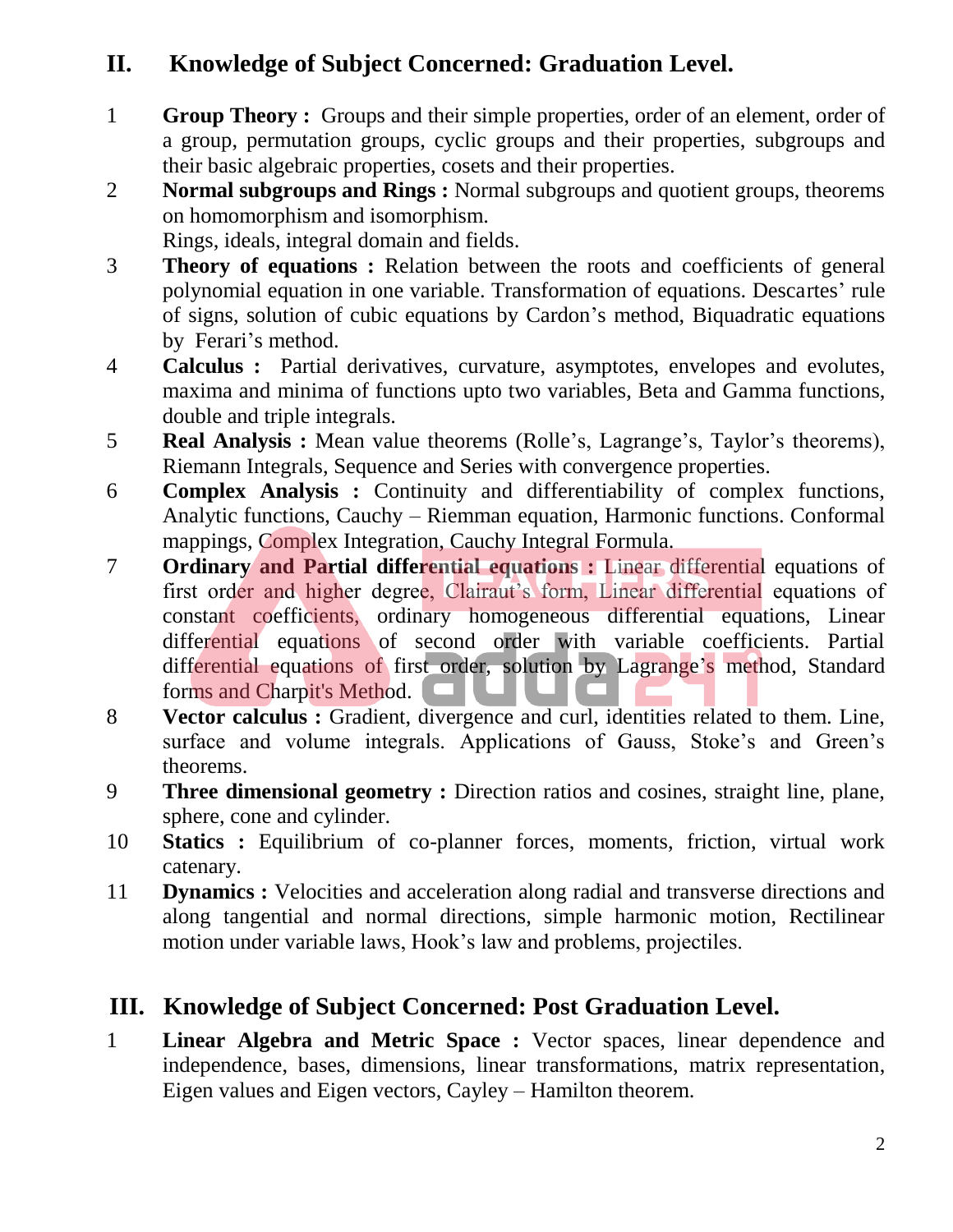**Metric Spaces :** Bounded and unbounded metric spaces. Open and closed sets in a metric space, Cantor's ternary set, closure, bases, product spaces.

2 **Integral transforms and special functions :** Hyper-geometric functions, Legendre's polynomials, Bessel's functions. Recurrence relations and orthogonal properties.

Laplace transform, inverse Laplace transform. Fourier sine and cosine transforms. Convolution theorem.

- 3 **Differential Geometry and Tensors :** Curves in spaces, Curvature, Torsion, Skew curvature, Serret - Frenet formulae. Helices Osculating circle and sphere. Types of tensors and their algebraic properties. Christoffel's symbols, covariant and contravariant differentiation, Geodesics.
- 4 **Numerical Analysis :** Finite difference operators, Newton's formula for forward and backward interpolation for equal intervals, Divided difference, Newton's Lagrange's, Starling's and Bessel's interpolation formulae.
- 5 **Statistics and Optimization Technique's :** Mathematical Expectations, Discrete and Continuous distributions, Binomial, Poisson and Normal distributions. Convex set and it's properties. Solution of a L.P.P. by using Simplex methods. Duality, Assignment, Transportation and Game theory.

## **IV. (Educational Psychology, Pedagogy, Teaching Learning Material, Use of computers and Information Technology in Teaching Learning)**

- 1. Importance of Psychology in Teaching-Learning :
	- Learner,
	- Teacher,
	- Teaching-learning process.
	- School effectiveness.
- 2. Development of Learner
	- Cognitive, Physical, Social, Emotional and Moral development patterns and characteristics among adolescent learner.

dda 241

- 3. Teaching Learning :
	- Concept, Behavioural, Cognitive and constructivist principles of learning and its implication for senior secondary students.
	- Learning characteristics of adolescent and its implication for teaching.
- 4. Managing Adolescent Learner :
	- Concept of mental health and adjustment problems.
	- Emotional Intelligence and its implication for mental health of adolescent.
	- Use of guidance techniques for nurturing mental health of adolescent.